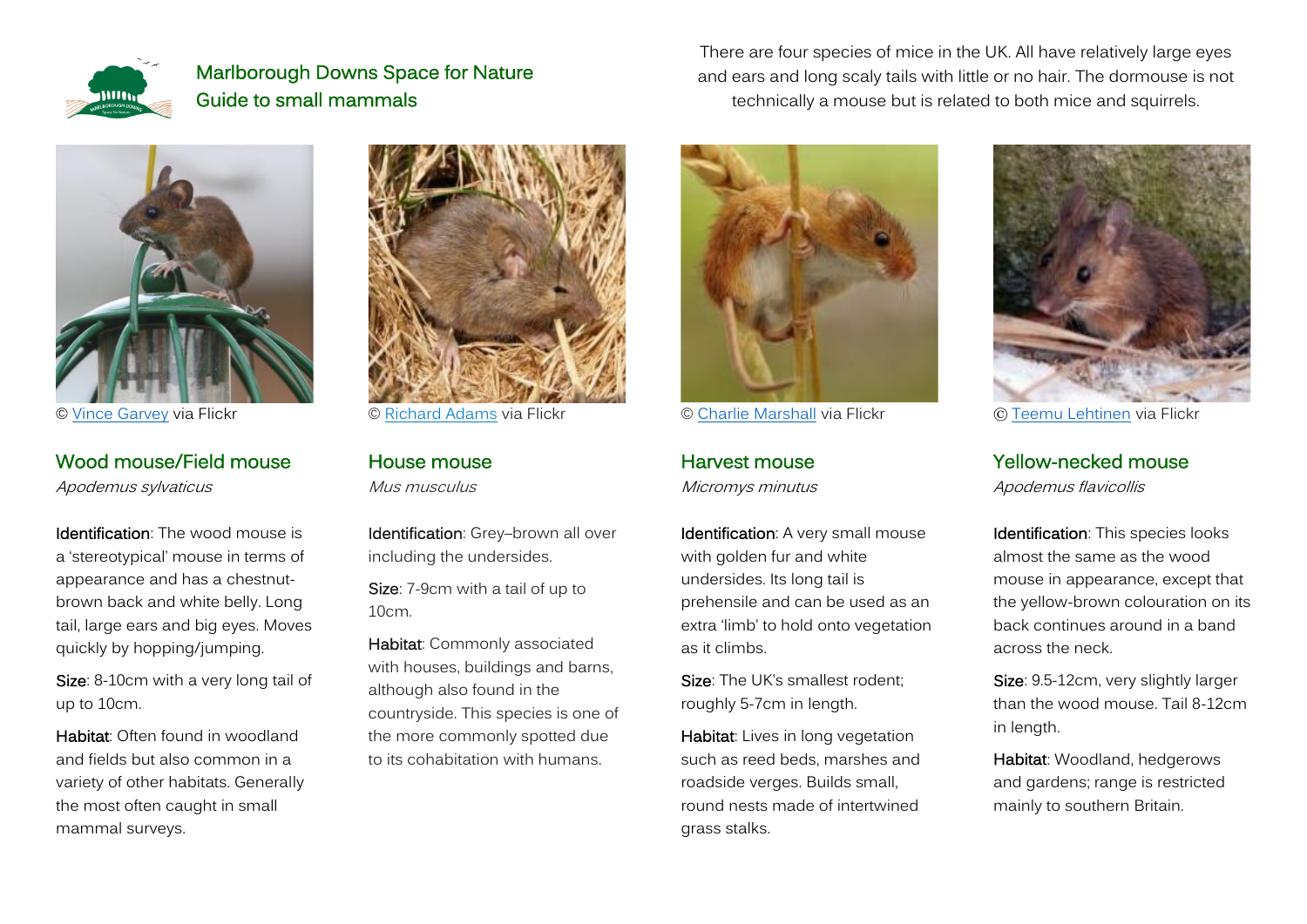



© [Frank Vassen](https://www.flickr.com/photos/42244964@N03/48236079657/in/photolist-2gusvXP) via Flickr

#### Hazel Dormouse

Muscardinus avellanarius

Identification: Golden fur, big ears and eyes. The most characteristic feature is their incredibly fluffy tail. Sometimes mistaken for a young squirrel.

Size: 6-9cm, tail 5.5-7cm.

Habitat: Dormice are arboreal, meaning that they spend most of their lives in trees, although they return to the ground to hibernate during winter. Found in coniferous, deciduous and mixed woodland – though often preferred, hazel is not a habitat requirement.



© [Peter Trimming](https://www.flickr.com/photos/peter-trimming/7100178657/in/photolist-bPTPmR-UrxvNk-qDrEsC-p3PF7w-UbkMBS-7Szy2C-23aG99J-26ycUrj-QQHa6o-zjeMQf-bPqgKp-dKSUsD-UbkMVh-gkKpWS-KvHz33-aFRnkT-9yt2LZ-kSiscX-2h2XRSE-8f3W7-bPpkjz-6dyLJM-ge5Jcp-6mFx18-8QKB4a-bAQrkN-bAQrrj-bAQrcQ-bGYfeP-bGYftr-bu4sxy-bAQrGS-bPK6eF-nf7Xa4-6jGV6Z-goZQE5-7ABQqG-5Tp1Uh-bPqgYx-bPTPsz-bAZaQb-bAZb95-7Ay4LF-bAD8Hw-7Ay4St-7ABQoY-7ABQtb-7ABQnd-bBhTMY-5TjGKi) via Flickr

# Bank Vole

Myodes glareolus

Identification: Red-brown upper coat with a pale cream/grey underside. The bank vole's tail is about half the length of its body. This is an important distinguishing factor for comparison with the field vole which has a proportionately shorter tail.

Size: 9-11cm, tail length 3-7cm.

Habitat: The bank vole is often found in hedgerows, heathland, grassland and woodland, as well as in more urban areas.

Voles have much shorter and more rounded snouts than mice, and tend to have smaller ears and eyes in proportion to their body size. There are three species of vole native to mainland UK: two of these species – the bank and field vole – are very similar and easily confused.



© [Jeremy Halls](https://www.flickr.com/photos/anax/33437298961/in/photolist-SWJU3v-2cC2BK2-QfwV5X-2izvcuW-f3MnD8) via Flickr

## Field Vole

Microtus agrestis

Identification: The fur of the field vole is more yellow-brown than the bank vole. It is often described as 'cooler' in colour. The underside is creamy-grey. Its tail is about a third of the length of its body. For this reason it is also known as the short-tailed field vole.

Size: 9-12 cm in length (not including tail).

Habitat: Ungrazed grasslands and areas of tussock are the preferred habitat, although this adaptable mammal will find a home wherever grass is available.



© [Peter Trimming](https://www.flickr.com/photos/peter-trimming/5888700182/in/photolist-9Yn8pu-6NeSFz-aaLHHm-aoPqdx-6Nj5nw-ao9p7Z-6jPDWH-6kGEAB-6k3sKB-6eirQN-6jTPcq-6kGFJn-5dfgRG-6jTPWb-6ef5g6-6jU4H1-6jP7zn-6k1K8P-6kGCh8-6jPBNe-5f8KRu-5gfuEh-5dg6f1-6jPRi2-6jPEGn-ajdGEZ-aaLc6w-6eiohj-9YhJhg-6eeckn-6jTgFo-6jP45k-6kLT5w-6eeg5Z-aj83FG-5gfuE9-6jPwwK-6kLVgE-bHr6at-5fweWB-6kGHHp-6kFZWz-6ejtP9-6ee3Ve-6kGGJP-6jU71A-6jTMLW-6k7dhC-5f4uCZ-6jPNvZ) via Flickr

## Water Vole

Arvicola amphibious

Identification: Dark brown fur and a hairy tail which is about half the length of the head and body. Characteristic bright yellow teeth.

Size: Up to 22cm in length excluding the tail. Roughly ratsized (double the size of the field and bank voles).

Habitat: As the name suggests, this vole spends much of its life in the water. They live in burrows alongside river canals and are most often spotted swimming.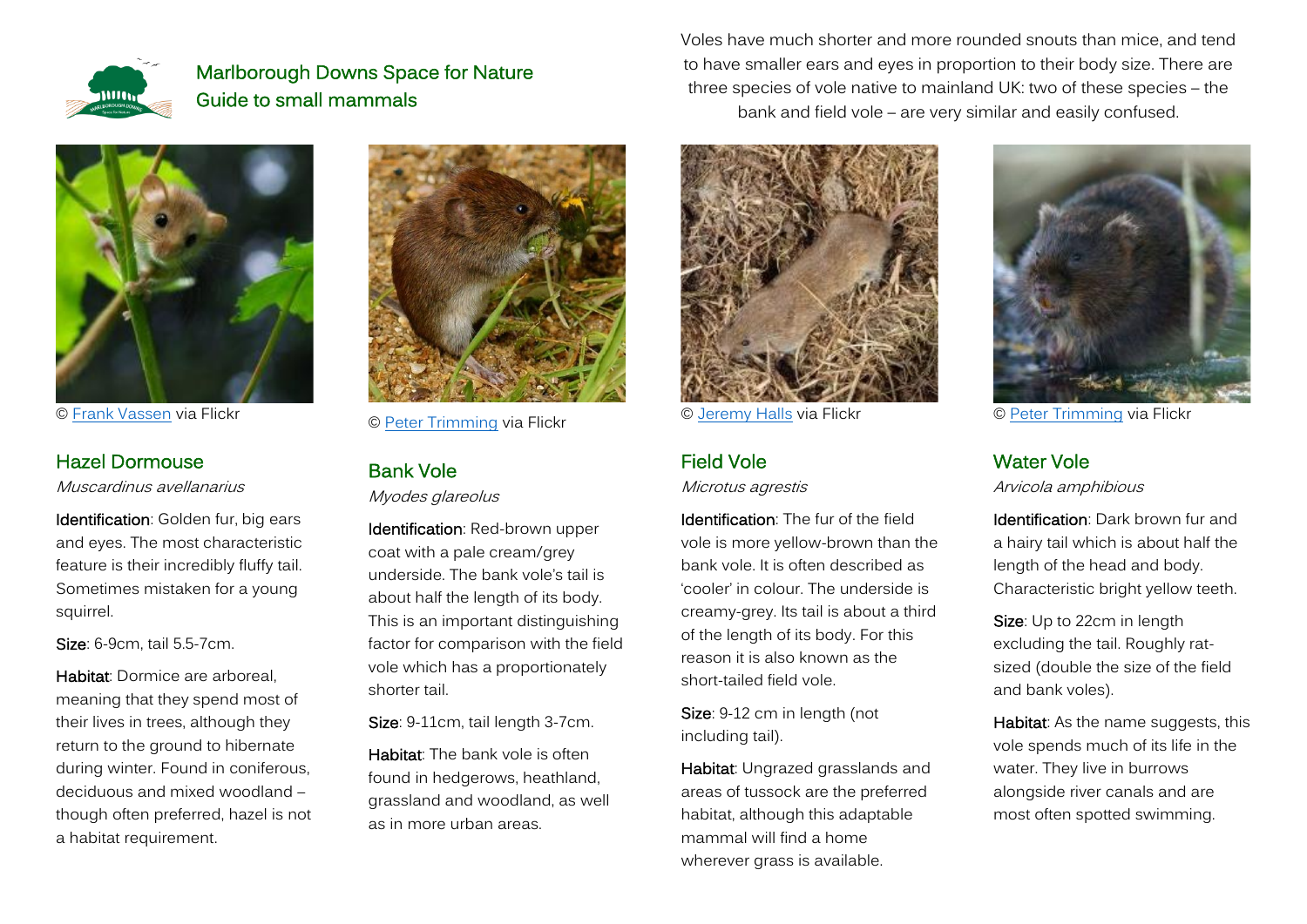

© [Jo Garbutt](http://flickr.com/photos/jo_garbutt/16494121146/in/photolist-r8wFz5-qdP8Tw) via Flickr

#### Common shrew

Sorex araneus

Identification: Fur is three-toned. transitioning from dark brown on the back to paler brown to white on its undersides. The common shrew has a tail which is roughly half the length of the body; this is shorter, proportionally, than that of the pygmy shrew.

Size: 4-8cm in length, tail 2.5- 4.5cm.

Habitat Widespread across a variety of habitats including gardens, hedgerows, grassland and woodland.



© [Andrew](https://www.flickr.com/photos/polandeze/941336142/in/photolist-2rbAFb-2rbAru-2rbATS) via Flickr

## Pygmy shrew

Sorex minutus

Identification Two-toned fur going from a grey-brown upper to an offwhite belly. The pygmy shrew has a longer and wider tail in proportion to its body when compared with the common shrew; roughly two-thirds of its body length.

Size: 4-6cm in length, tail 3-5cm.

Habitat: Widespread across a variety of habitats including hedgerows, grassland and woodland.



© [Ulrike & Jörg](https://www.flickr.com/photos/uli-joe/23850374390/in/photolist-Ckzpny-CYHgR8) via Flickr

### Water Shrew

Neomys fodiens

Identification: Black/dark brown fur on top, with a very contrasting pale grey underside. Often have little silver ear tufts and white hairs around the eyes.

Size: 6-10cm, the UK's largest shrew species. Tail 4.5-7.5cm.

Habitat: Usually found near streams and wetlands. If you see a shrew swimming, it is most likely this species! They even swim underwater to hunt for prey.



© [Wildlife Wanderer](https://www.flickr.com/photos/wildlifewanderer/18831245639/in/photolist-uG44fX-PhB2VX-uY2exS-uFVkfh-2hxcdDp-RBbGS6-Geze5i-5TXSKK-4copNn-2iFWtkc-2hD8DHf-2iEMsdq-2jcoPZx-2ijyjgQ-2emUKdL-2jGwzDS-2ifRWuh-2ioyJ2x-23A11XS-2gbGkmd-EijNSi-2iz2ocs-2hFYa3o-2gUCxh3-P76puf-EjVQbp-5cLUiS-2ge9nLe-CGBRpL-JfDaAS-2hbJx1x-EQ4Pf1-S769wg-2hzMGWq-2josxyh-2iwBqaM-CAHWaU-2iwKmGx-2hUVCLX-2iG6fXs-2hVYCqB-2jiBVVT-2iNUtcy-2gbHnDg-2geq6VV-2iCUMRb-BJNKGP-C24FYG-J2cfyz-eFwgYL) via Flickr

## European Mole

Talpa europaea

There are three species of shrew native to mainland UK. Shrews tend to be smaller than most other species of small mammal found in the UK, and have a distinctive long pointed snout and very small eyes and ears.

> Identification: Cylindrical body with subby tail. Covered in short, dense, velvety fur – black to taupe – with squat limbs that end in pinkish, spade-like paws.

Size: Up to 14 cm in length, tail 3 cm.

Habitat: Digs subterranean burrows, throwing up soil hills.